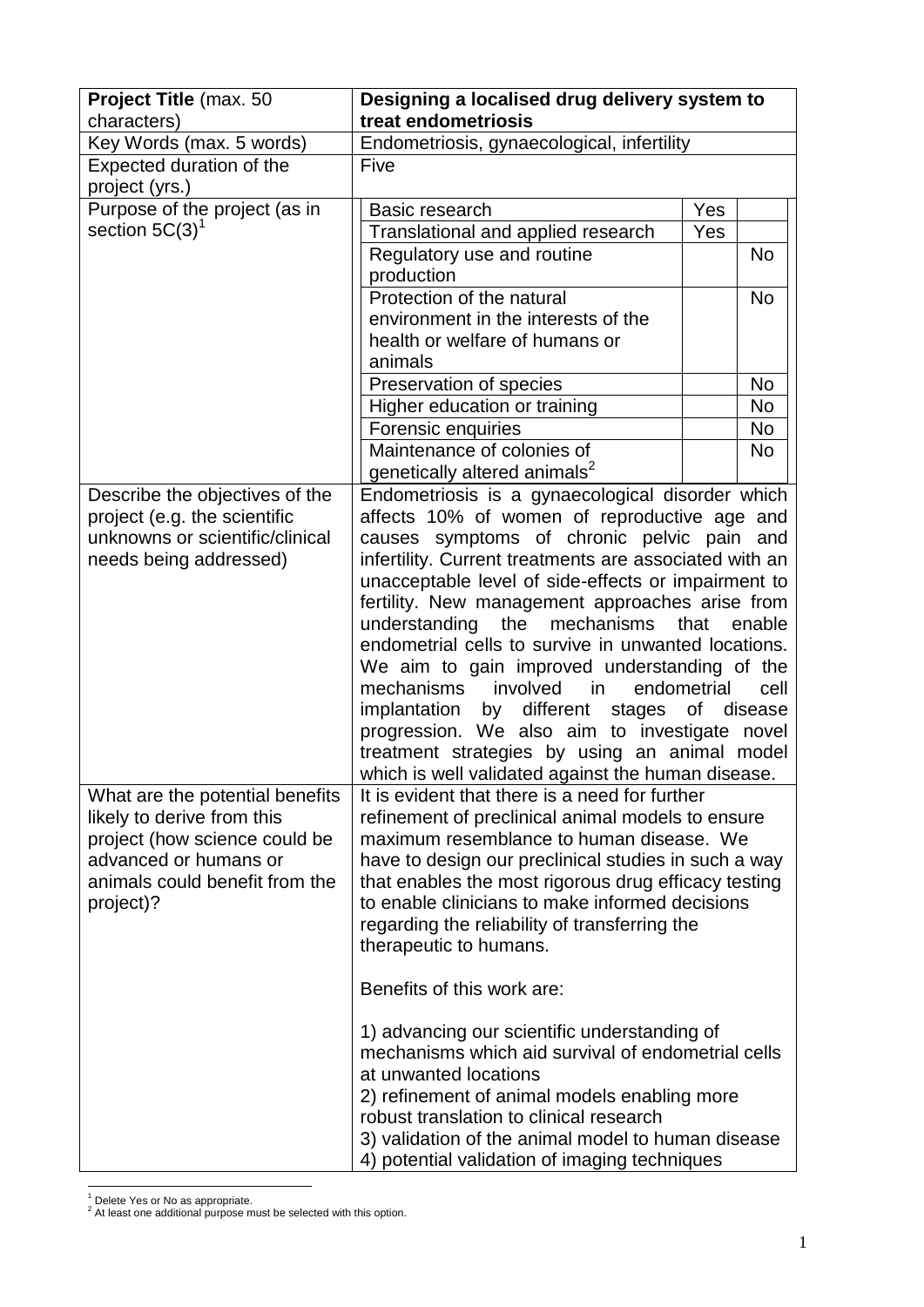|                                                                                                                                                                                                         | applicable to endometriosis models<br>5) proof-of-concept studies that drive new targets<br>towards clinical development                                                                                                                                                                                                                                                                                                                                                                                                                                                                                                                                                                                                                                                                                                                                                                                                                                                                       |
|---------------------------------------------------------------------------------------------------------------------------------------------------------------------------------------------------------|------------------------------------------------------------------------------------------------------------------------------------------------------------------------------------------------------------------------------------------------------------------------------------------------------------------------------------------------------------------------------------------------------------------------------------------------------------------------------------------------------------------------------------------------------------------------------------------------------------------------------------------------------------------------------------------------------------------------------------------------------------------------------------------------------------------------------------------------------------------------------------------------------------------------------------------------------------------------------------------------|
| What species and<br>approximate numbers of<br>animals do you expect to use<br>over what period of time?                                                                                                 | Approx. 1500 female mice over 5 years                                                                                                                                                                                                                                                                                                                                                                                                                                                                                                                                                                                                                                                                                                                                                                                                                                                                                                                                                          |
| In the context of what you<br>propose to do to the animals,<br>what are the expected adverse<br>effects and the likely/expected<br>level of severity? What will<br>happen to the animals at the<br>end? | In a typical experiment we will surgically induce<br>endometriosis in mice then treat them with various<br>therapeutic approaches and monitor endometrial<br>lesion response by direct calliper measurements or<br>imaging techniques. Developing these models and<br>using them for drug testing is labelled moderate<br>severity.                                                                                                                                                                                                                                                                                                                                                                                                                                                                                                                                                                                                                                                            |
|                                                                                                                                                                                                         | Endometriosis is induced by transferring non-<br>fluorescent/fluorescent endometrial tissue from<br>donor animals to recipient mice via surgical<br>procedure. Adverse effects due to endometriosis<br>initiation are rare, but could include infection, pain<br>or introduction of mouse pathogens. These effects<br>are all countered by good aseptic technique, use of<br>analgesics and screening of murine cell lines to<br>ensure no pathogens are present. Surgically<br>introducing endometrial tissue will control where<br>lesions will develop to minimise the probability of<br>them disrupting other biological systems and<br>affecting animal behaviour.<br>Imaging is incorporated to monitor endometrial<br>lesions in a non-invasive manner and to provide a<br>reliable tool for assessing treatment efficacy.<br>Pilot studies will be used to determine model<br>progression and identify early indicators of decline<br>in well-being that can be used as end-points for |
|                                                                                                                                                                                                         | subsequent studies (e.g. general loss of condition<br>or weight).<br>Overall, wellbeing is monitored using a Health<br>Score Sheet recording system that uses measures<br>such as weight, appearance and behaviour in<br>addition to evaluation of lesion burden/appearance<br>to give an assessment of mouse welfare. This<br>enables early interventions before substantial<br>deterioration is observed and allows the accrual of<br>information used to improve the overall process in<br>subsequent studies (e.g. recognising the timeframe<br>over which endometrial lesions develop and<br>increasing frequency of monitoring accordingly,                                                                                                                                                                                                                                                                                                                                              |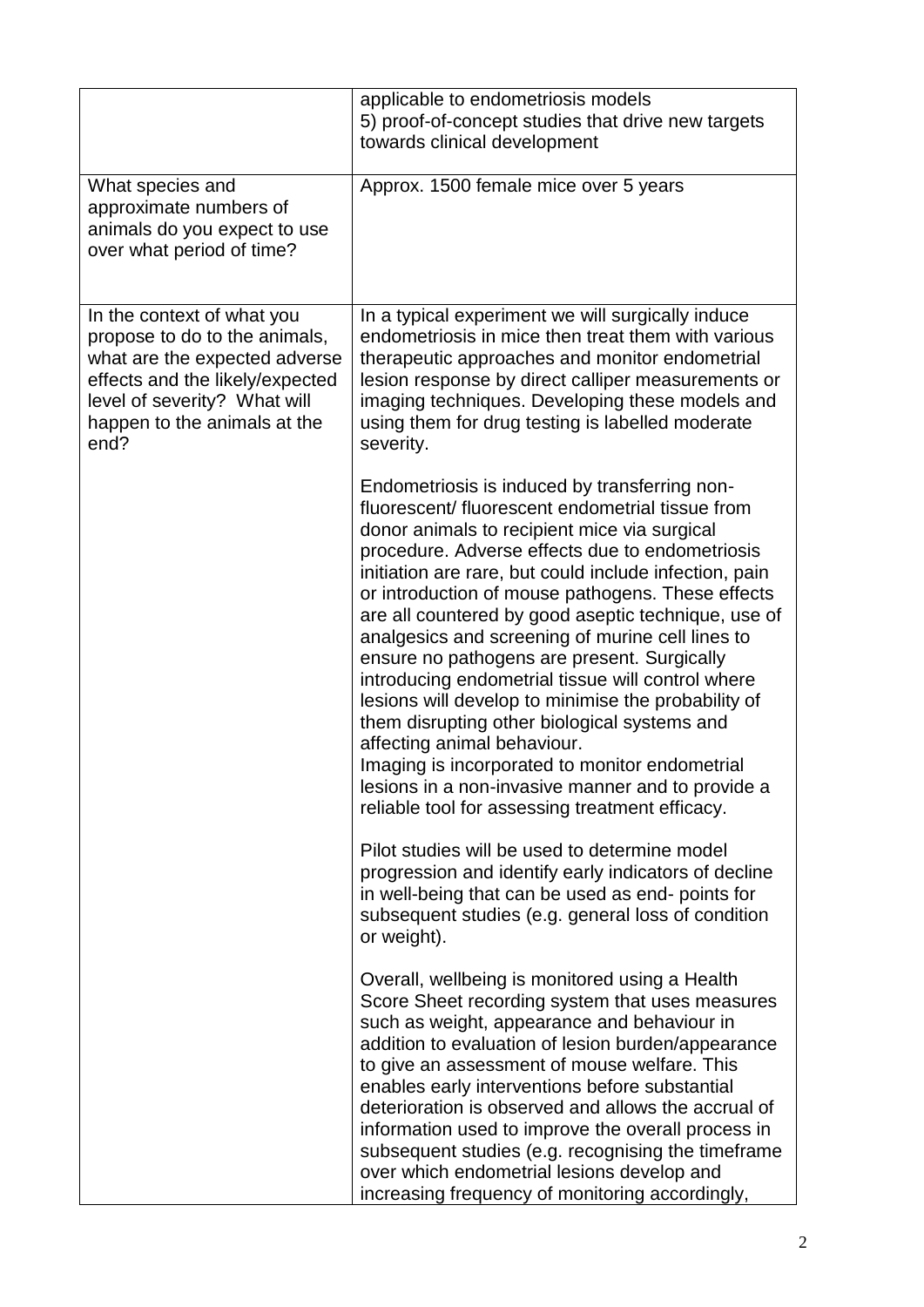|                                                                                                          | identification of clear end-points). Through<br>recording and monitoring we endeavour to ensure<br>adverse events are minimised and moderate.<br>In all cases the animals are culled at experimental<br>endpoint.                                                                                                                                                                                                                                                                                                                                                                                     |
|----------------------------------------------------------------------------------------------------------|-------------------------------------------------------------------------------------------------------------------------------------------------------------------------------------------------------------------------------------------------------------------------------------------------------------------------------------------------------------------------------------------------------------------------------------------------------------------------------------------------------------------------------------------------------------------------------------------------------|
| <b>Application of the 3Rs</b>                                                                            |                                                                                                                                                                                                                                                                                                                                                                                                                                                                                                                                                                                                       |
| 1. Replacement<br>State why you need to use<br>animals and why you cannot<br>use non-animal alternatives | We cannot yet fully model the complex peritoneal<br>environment, signalling processes or cellular<br>interactions which are crucial for endometriosis<br>development in humans. Practically and ethically<br>we cannot test in the clinical setting and therefore<br>must use species with physiology that best<br>represents what we would expect to find in the<br>human diseased state.                                                                                                                                                                                                            |
|                                                                                                          | Before initiating in vivo studies we will undertake<br>comprehensive studies in vitro using endometrial<br>cell cultures derived from mice and humans to<br>ensure the clinical validity of the model. Drug<br>efficacy studies will be completed in these cell<br>systems coupled with in silico evaluations of<br>drug/target interactions and pharmacokinetics to<br>enable informed judgements regarding which<br>therapeutics should be tested.                                                                                                                                                  |
| 2. Reduction<br>Explain how you will assure<br>the use of minimum numbers<br>of animals                  | We reduce inherent variability by using adult, same<br>sex, age matched animals. We treat animals<br>bearing endometrial lesions of equivalent size,<br>which markedly improves the uniformity of<br>response, thereby requiring fewer mice. We will use<br>a randomised design with group sizes determined<br>by power analysis using freely available software<br>(SISA, http://www.quantitativeskills.com/sisa/).<br>Correspondence with expert biostatisticians and<br>researchers who have developed an animal model<br>of endometriosis at the University also contributes<br>to fewer animals. |
|                                                                                                          | Where appropriate imaging techniques will be<br>employed to enable multiple assessments to be<br>made in the same mouse, pre and post therapy.<br>Often applying a sequential study design in this<br>case as it may not be possible to image all mice<br>required in a single imaging session. The initiation<br>of endometriosis is staggered over time, with<br>generally 4 mice imaged per day. This is repeated<br>until the experimental group sizes are achieved.<br>Archived imaging data is used to refine sample size<br>calculations enabling a reduction in group sizes.                  |
| 3. Refinement                                                                                            | Although primates spontaneously develop                                                                                                                                                                                                                                                                                                                                                                                                                                                                                                                                                               |
| Explain the choice of species<br>and why the animal model(s)                                             | endometriosis identically to humans the least<br>sentient animal sufficient for this research will be                                                                                                                                                                                                                                                                                                                                                                                                                                                                                                 |